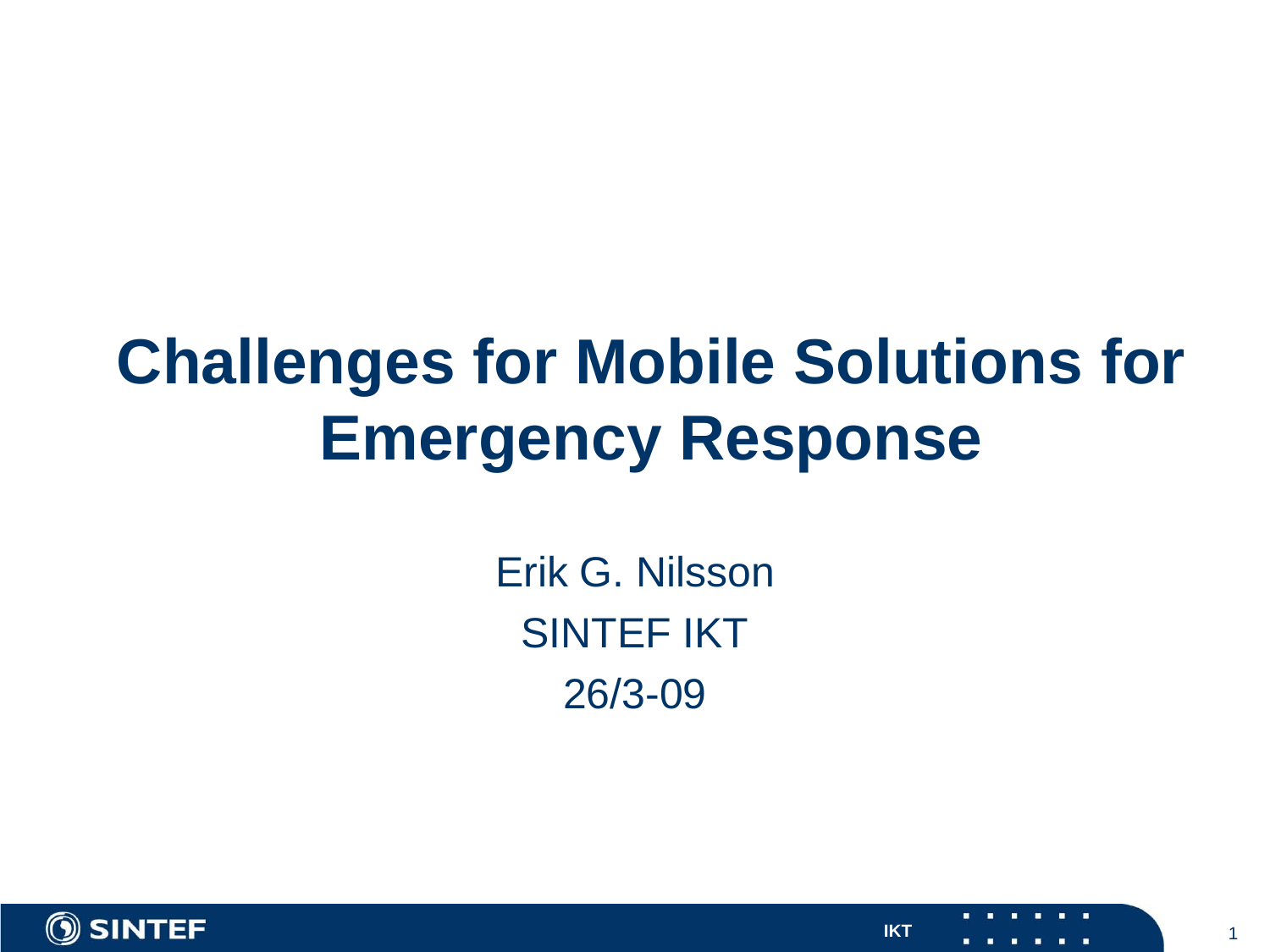### **Contents**

- Actors and roles that are involved in emergency missions
- A closer look at Local CP and Field personnel
	- Characteristics
	- **Users**
	- **Equipment** 
		- Computers
		- **n** Infrastructure
	- Needs and requirements
	- **Information flow**
	- Communication
	- Challenges for ICT systems

Common needs, challenges and opportunities

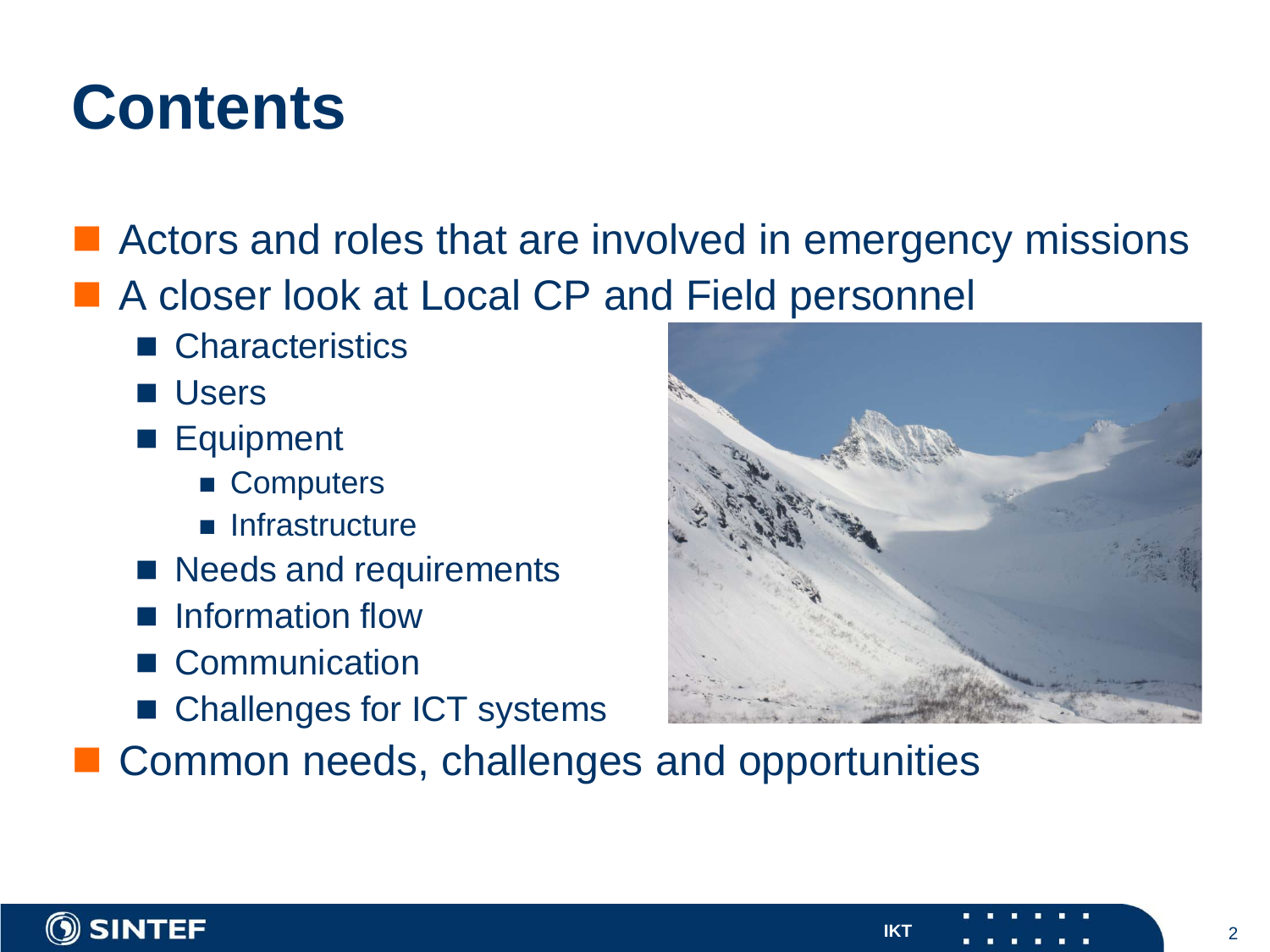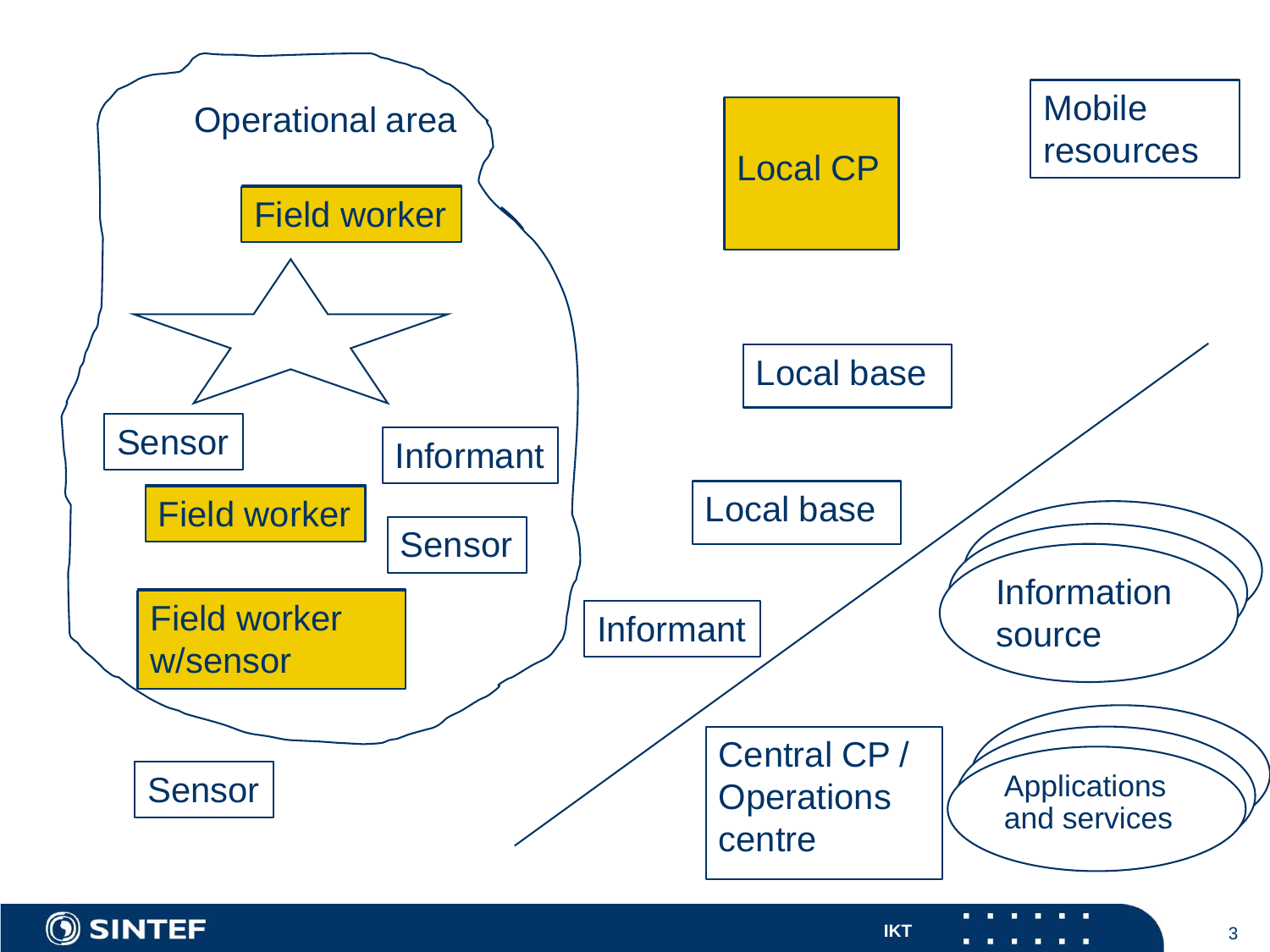### **Local CP**

#### **Characteristics**

- Close to the scene of the incident
- **Outdoors**
- In car
- In caravan
- In tent
- Move around more or less frequently
- **Users** 
	- **Local leader(s)**
	- Support personnel
- **Equipment** 
	- Computers
		- **Portable computer(s)**
		- **Mobile devices**
	- **n** Infrastructure
		- **Wireless communication**



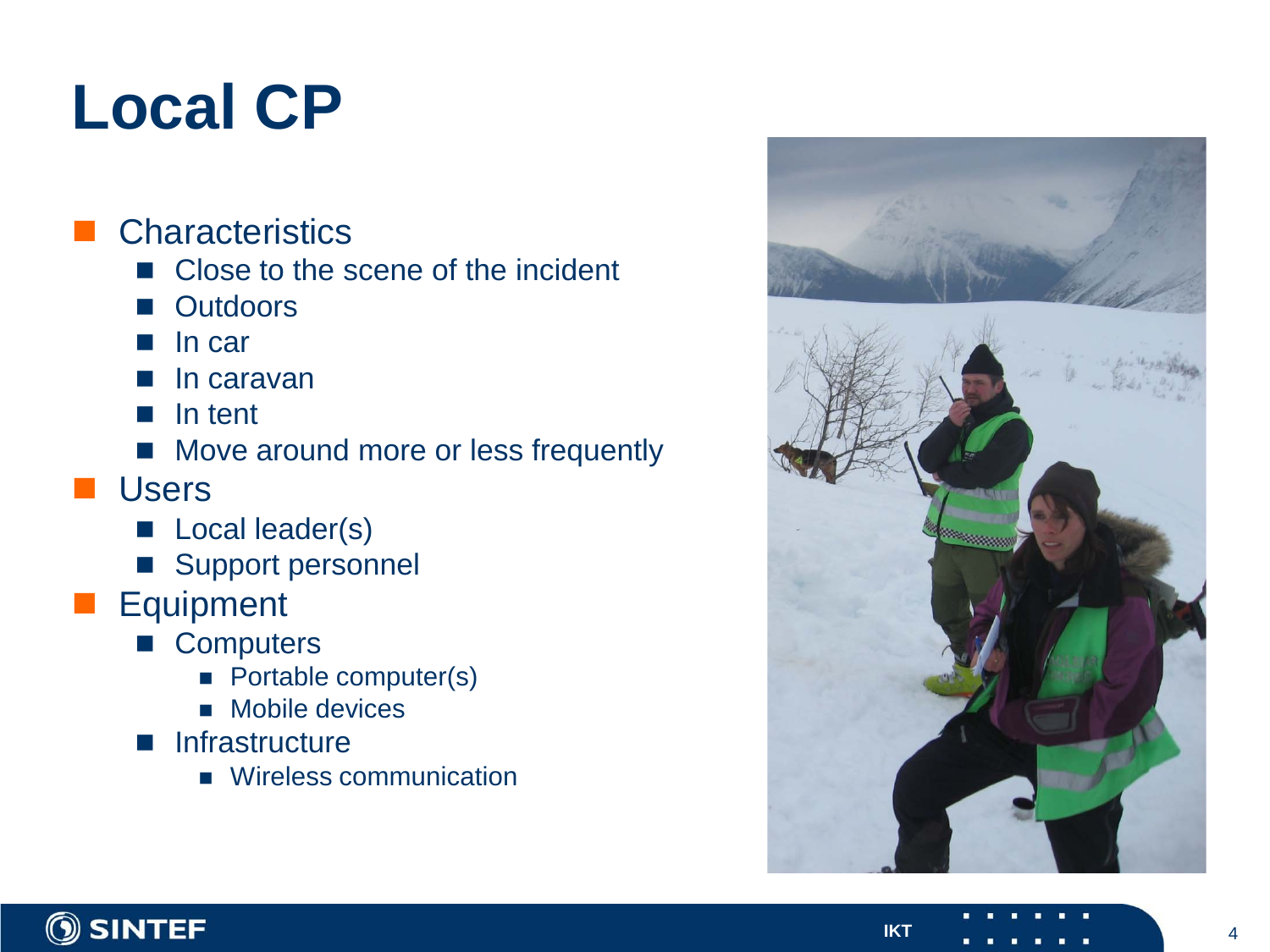### **Local CP**

#### ■ Needs and requirements

- **Highly attention requiring tasks**
- **Much information** 
	- **D** Overview
	- **Priority**
	- **Visualization**
- Information flow
	- Collect from field personnel
	- Collect from information sources
	- Collect from (and provide to) remote applications and services
	- Collect from and provide to other local leaders
	- Collect from and provide to mobile resources
	- Collect from and provide to central CP
	- Collect from sensors
	- Collect from local informants
	- Appoint tasks to field personnel and other local leaders



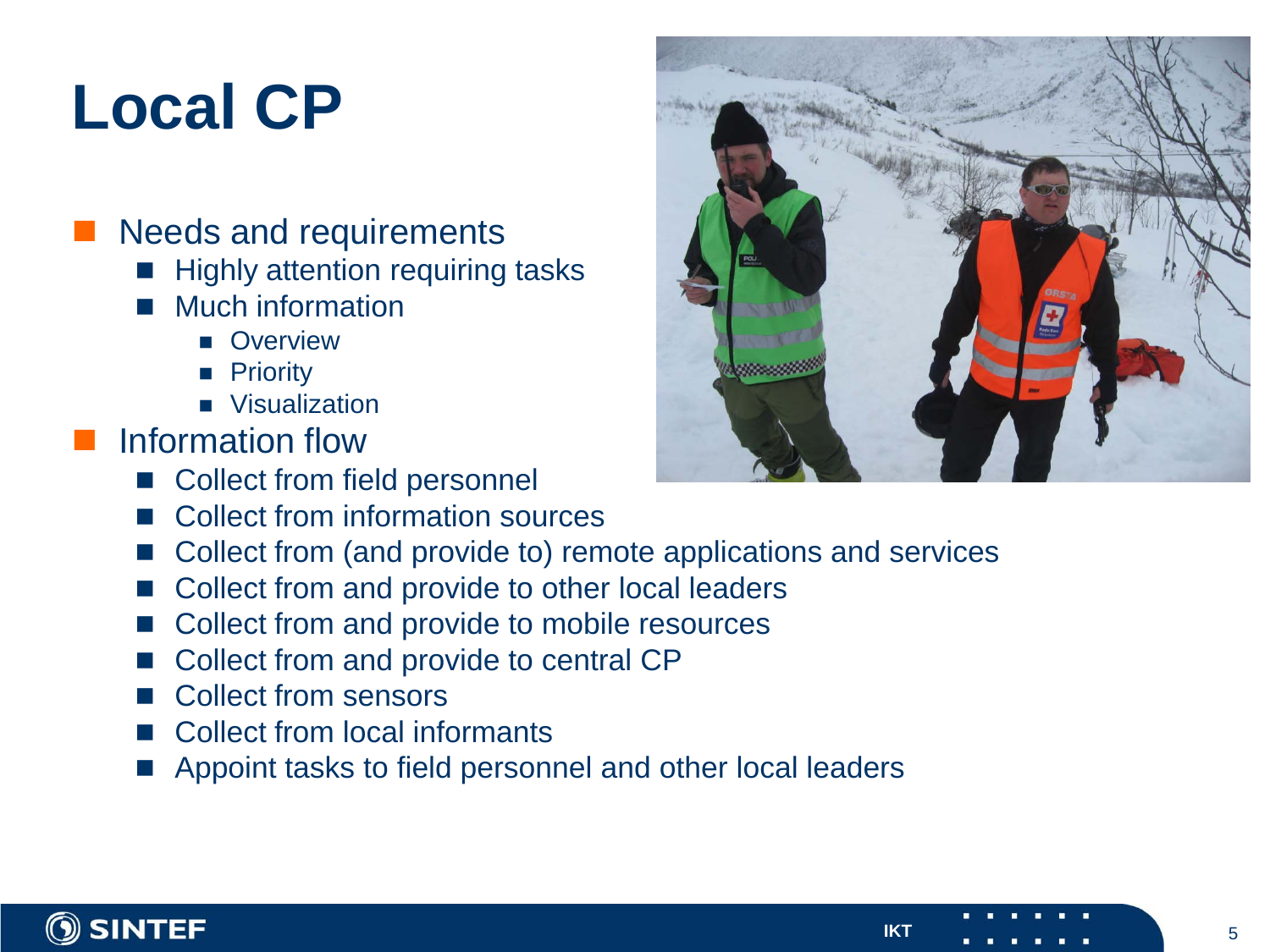### **Local CP**

### Communication

- With most of the actors and roles that are involved
- Much voice communication today
	- Radio
	- **Phone**
- Some electronic communication with central CP / operations centre
- Challenges for ICT systems
	- **Balance between** 
		- Attention to ICT system
		- **ICT** systems relieving the user
	- User may be moving much around
	- Present optimal information
	- Flexibility with minimal efforts
	- Reliable communication



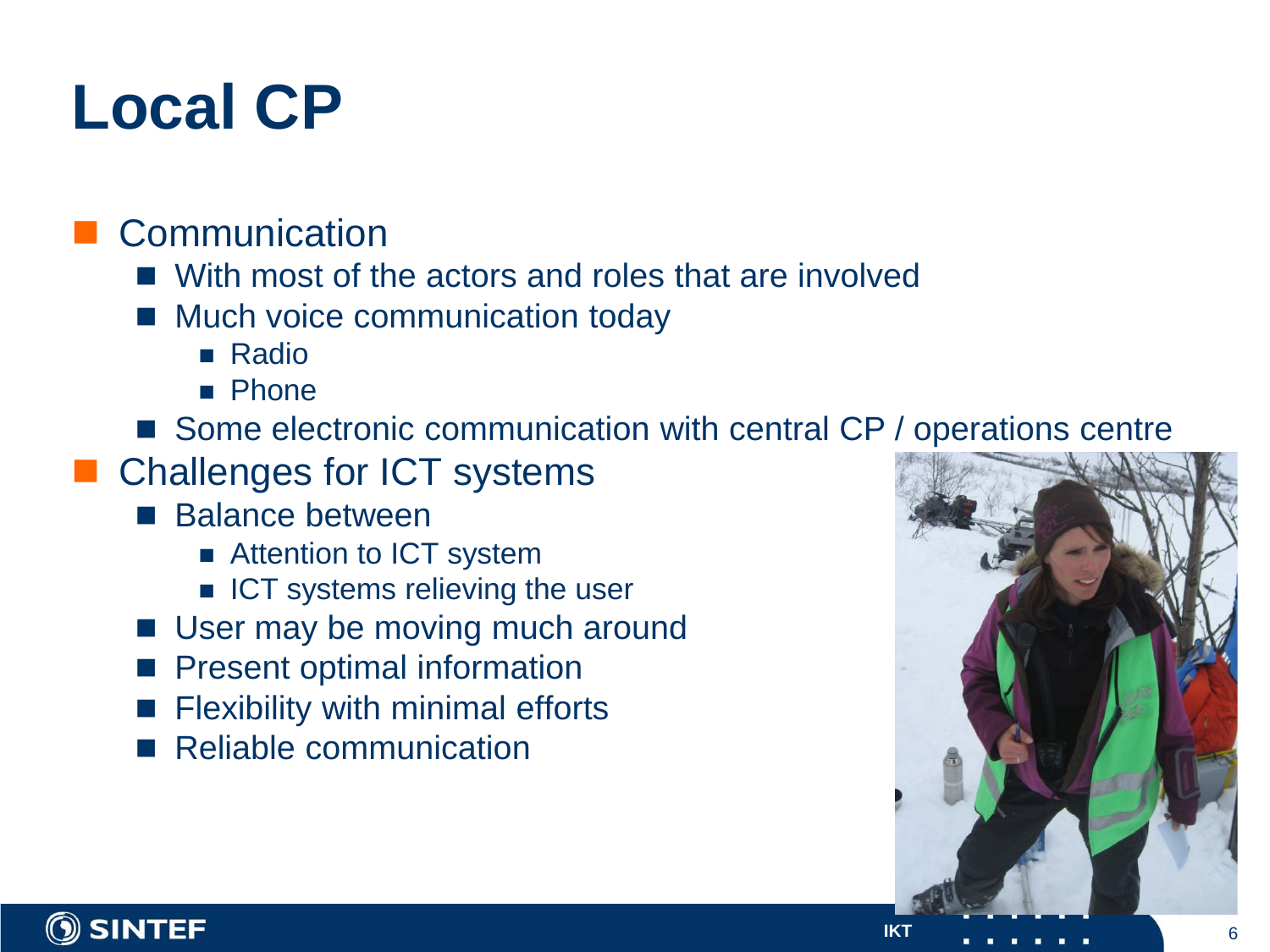## **Field personnel**

### **Characteristics**

- At/insider the scene of the incident
- Move around most of the time
- Highly focused on primary task
- May operate in very hostile environments

#### **Users**

- Field personnel
- **Local leaders**
- Specialized personnel
- **Equipment** 
	- Computers
		- **Mobile devices**
	- **na** Infrastructure
		- **Wireless communication**
		- **Equipped with sensors**



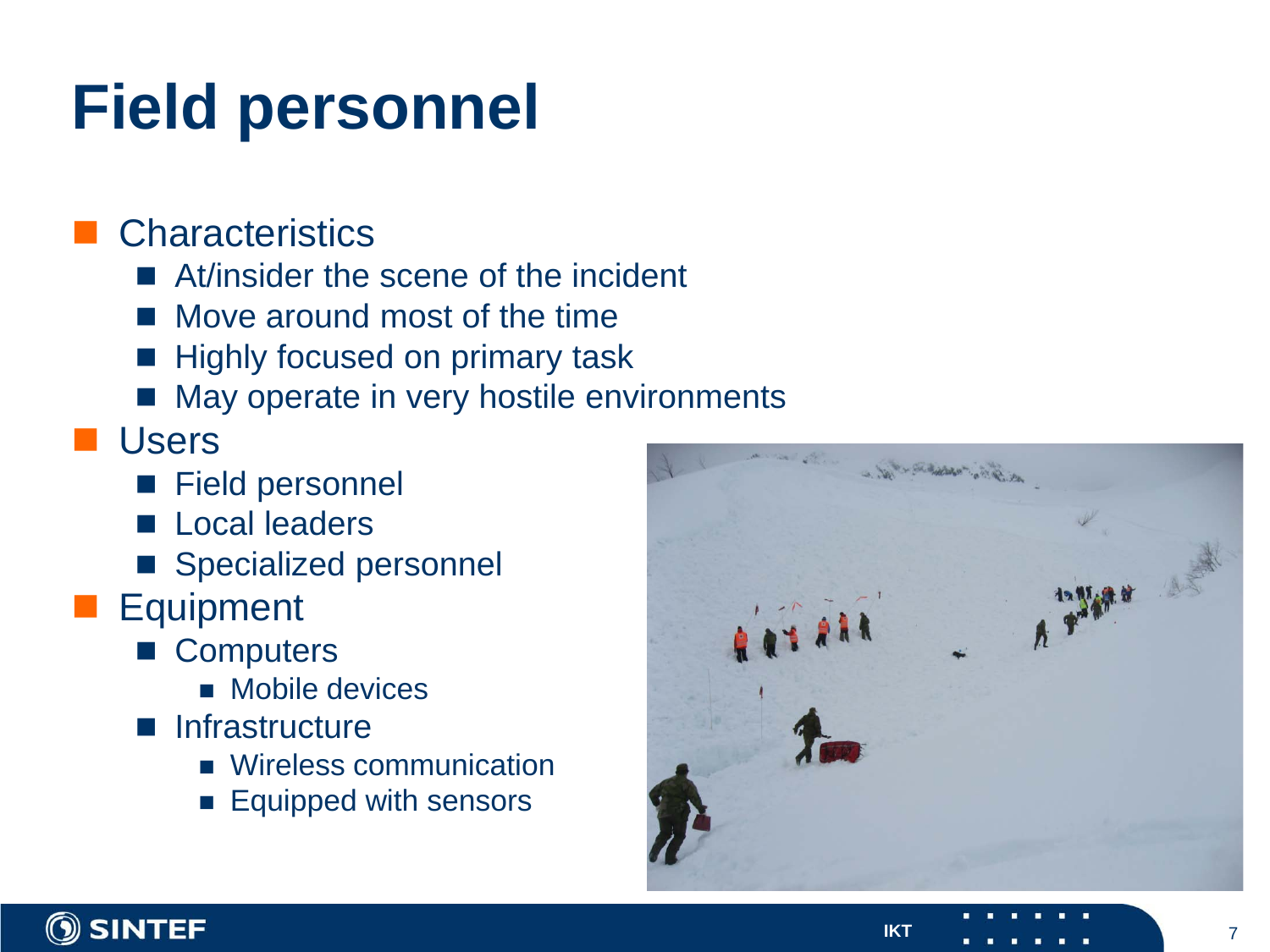# **Field personnel**

### **Needs and requirements**

- **Highly attention requiring tasks**
- **Example 1** Efficient information flow
	- **Receive tasks**
	- **Provide information**

### **Information flow**

- Collect from and provide to local CP
- Collect from and provide to other local leaders
- Collect from and provide to other field personnel
- Receive tasks from local CP and other local leaders
- **Provide indirectly through carrying sensors**
- Collect from local informants



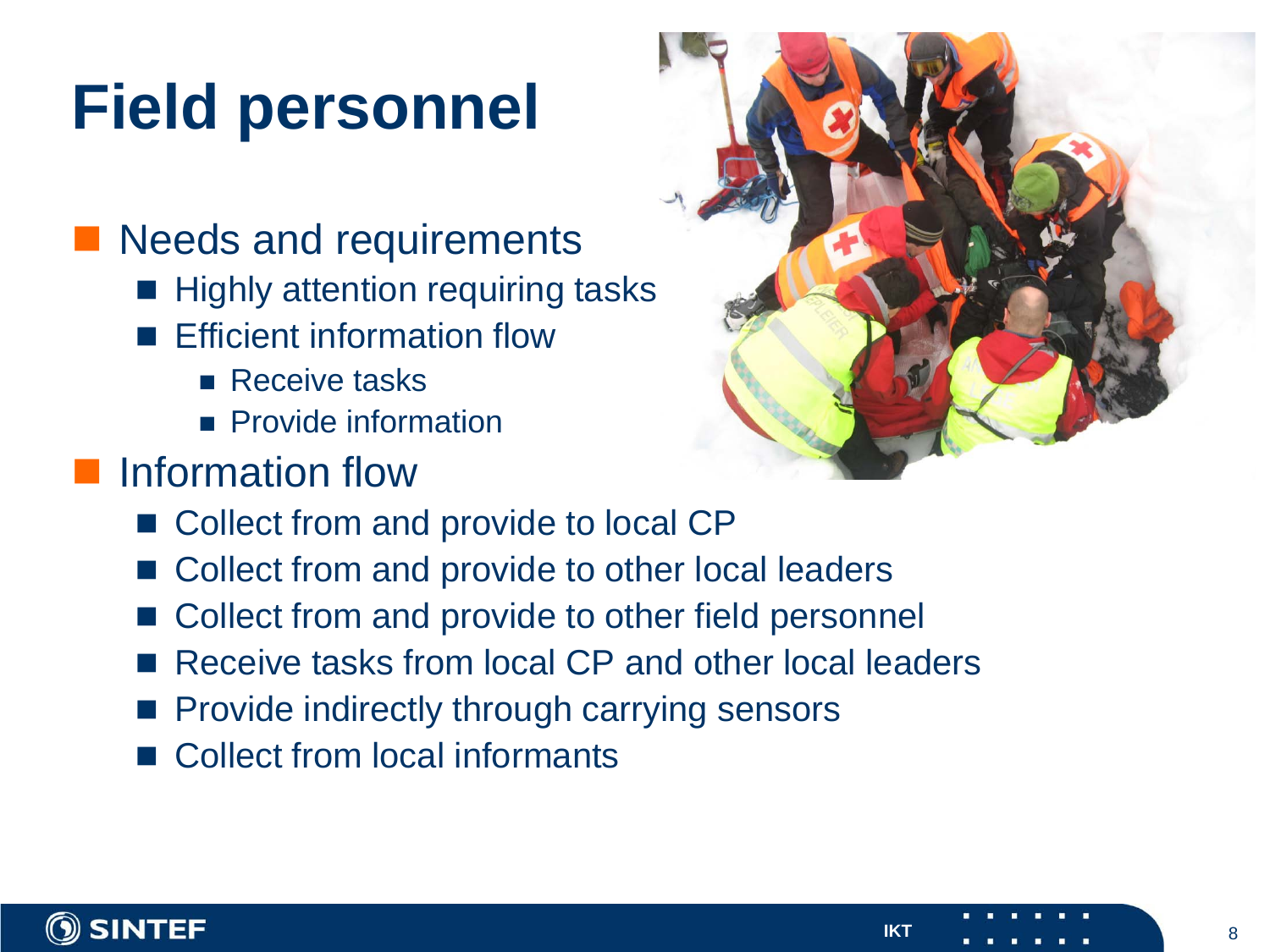### **Field personnel**

#### Communication

- With local CP / local leaders and other field personnel
- Much voice communication today
	- Person to person
	- Radio / phone
	- **B** Shouting
- Challenges for ICT systems
	- User is moving very much around
	- All focus on primary task
		- Non-intrusive solutions
	- Balance between
		- Information needs
		- **Information provision**
	- Minimize needs for interaction
		- Automatic through sensors
		- Reasoning based on sensor data
		- **•** Optimal choice of modalities
	- Reliable communication



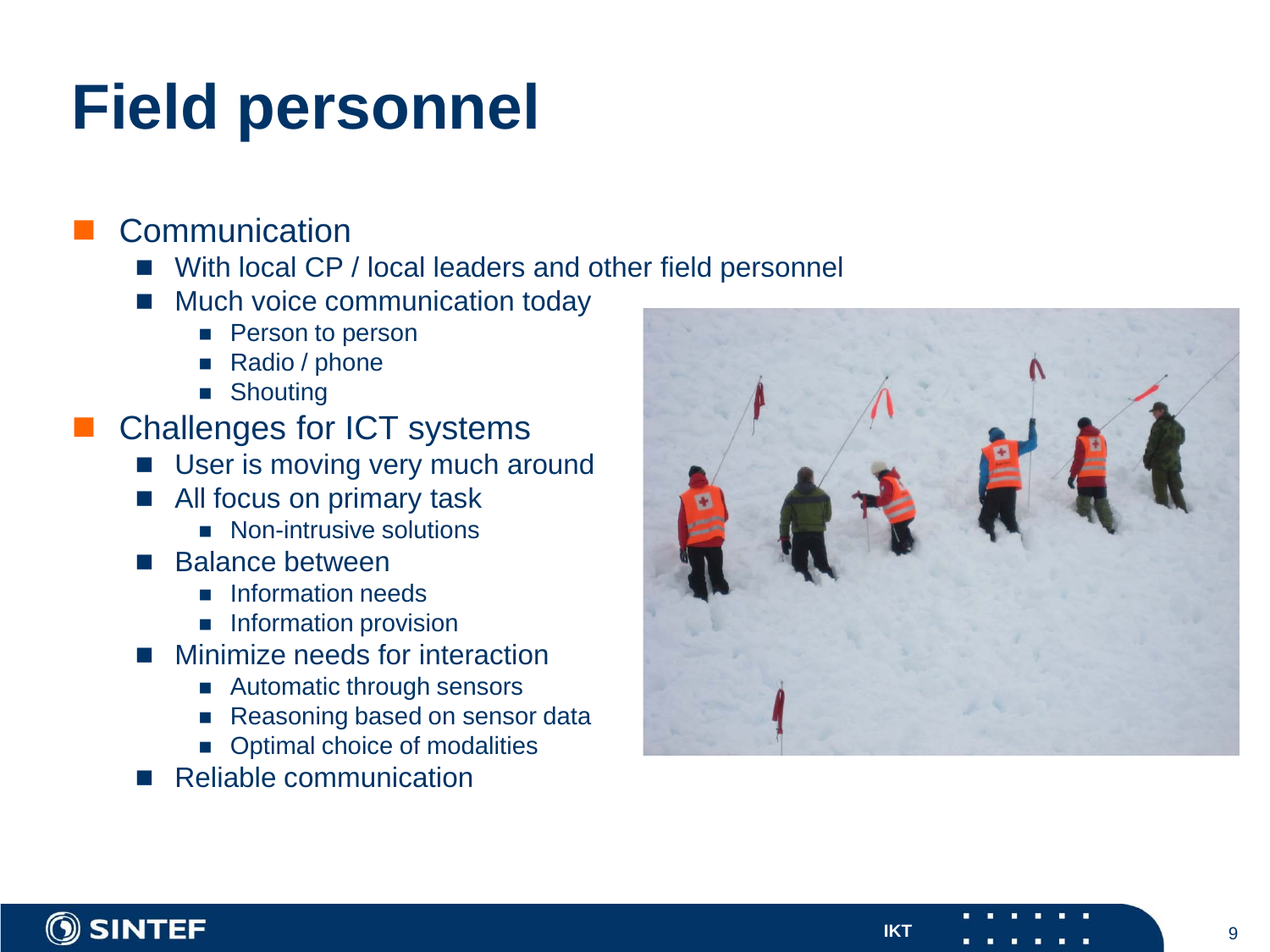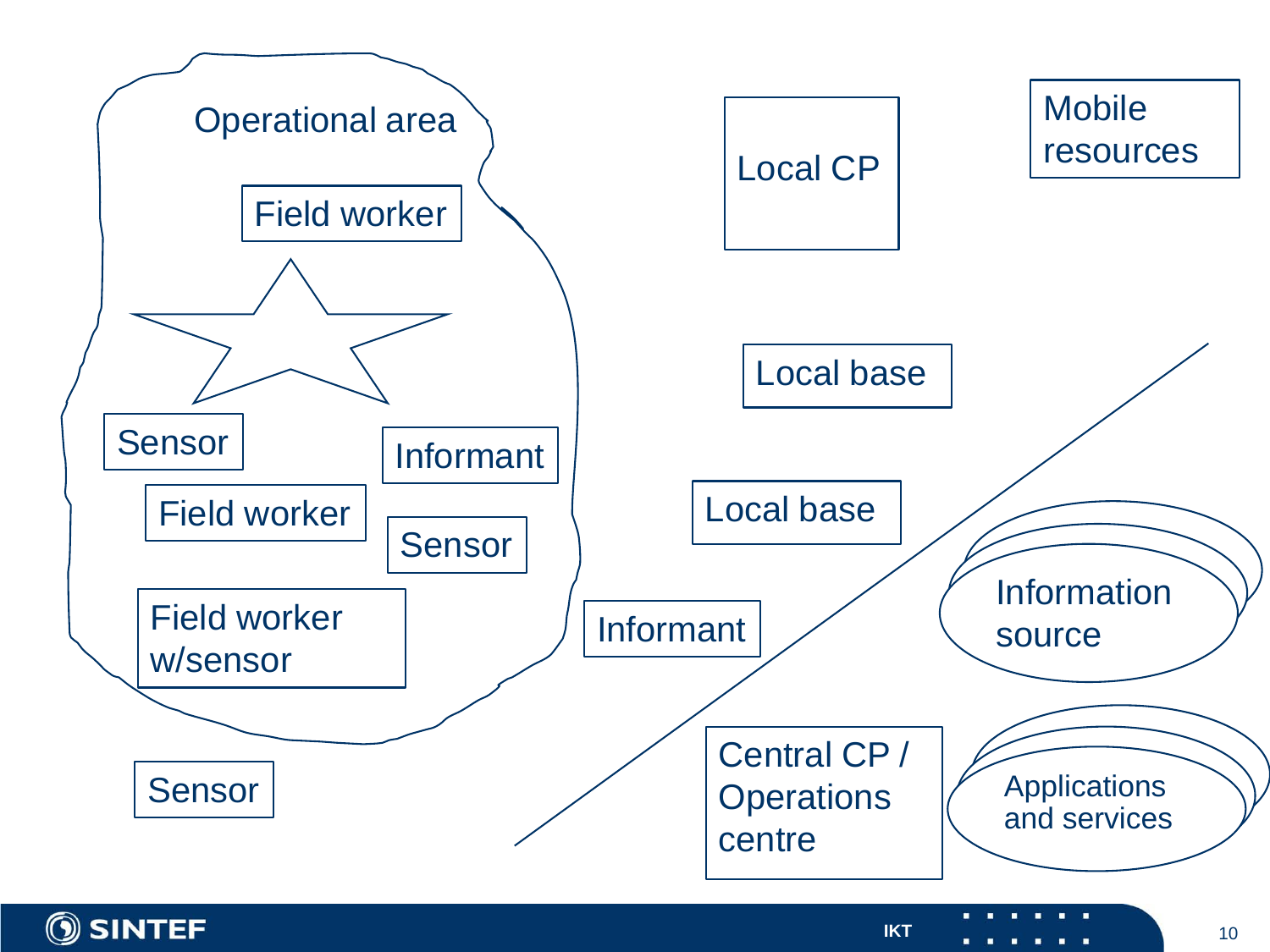## **Common needs and challenges**

- Integration of information from different sources
	- From different organizations
	- From different systems and a variety of sources
	- From sensors
	- Data information presentation
- Adapting information to different situations
	- Standards and plans
	- Templates for different types of situations
	- Handling unexpected incidents
- Integration of maps and pictures
	- Incl. pictometri / angled photos
- Handing resources
	- Management and overview
	- Across organizations
	- Incl. human resources and equipment



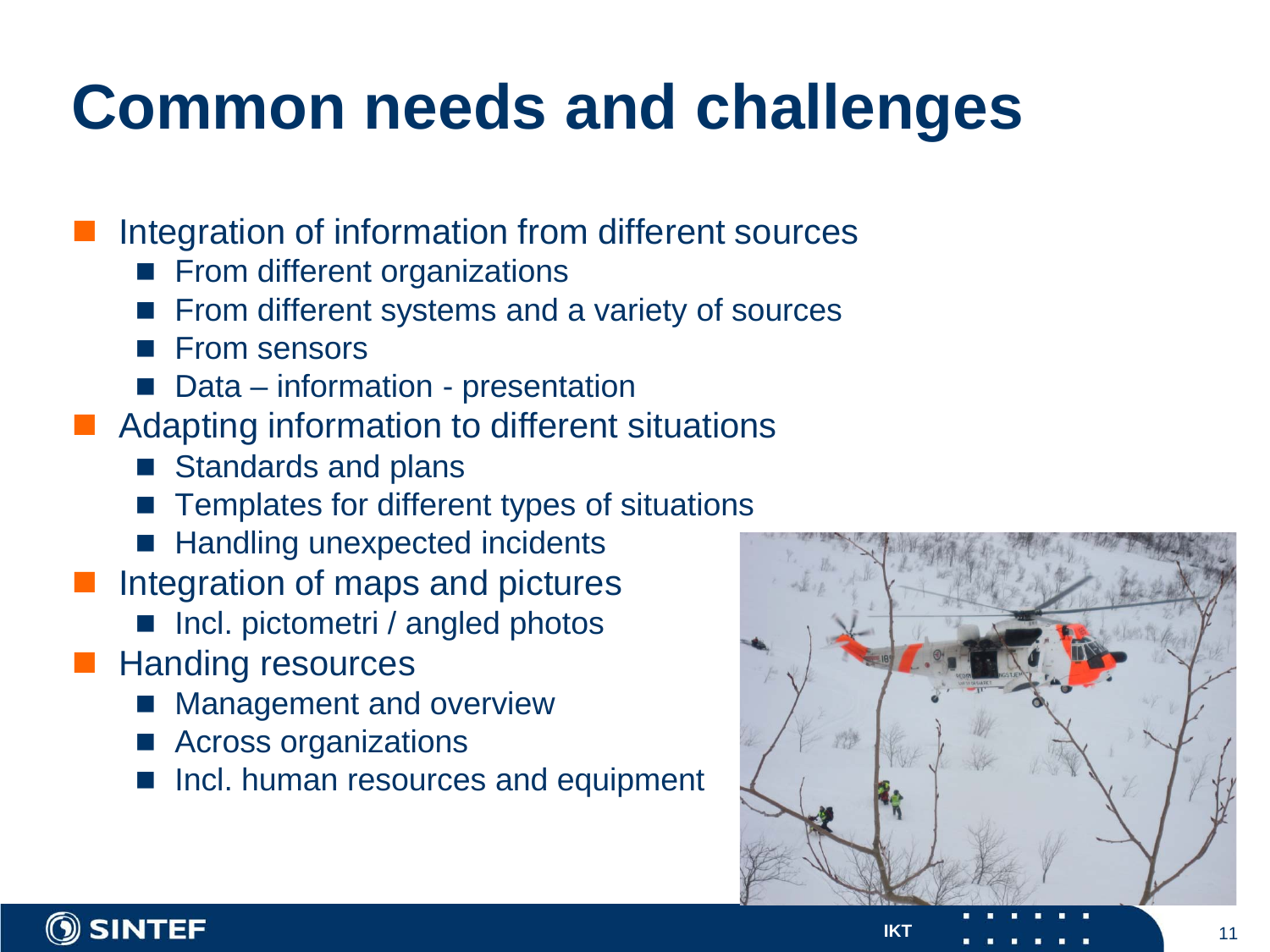### **Common needs and challenges**

- Exploit local sensors and infrastructure
- Availability of mobile resources
- Robust communication
- Reliable sensor data
	- e.g. accuracy
- **Sensor fusion**



- Adapt solutions to different kind of equipment
	- Screen size
	- Operating systems
	- Interaction mechanisms
	- Available modalities



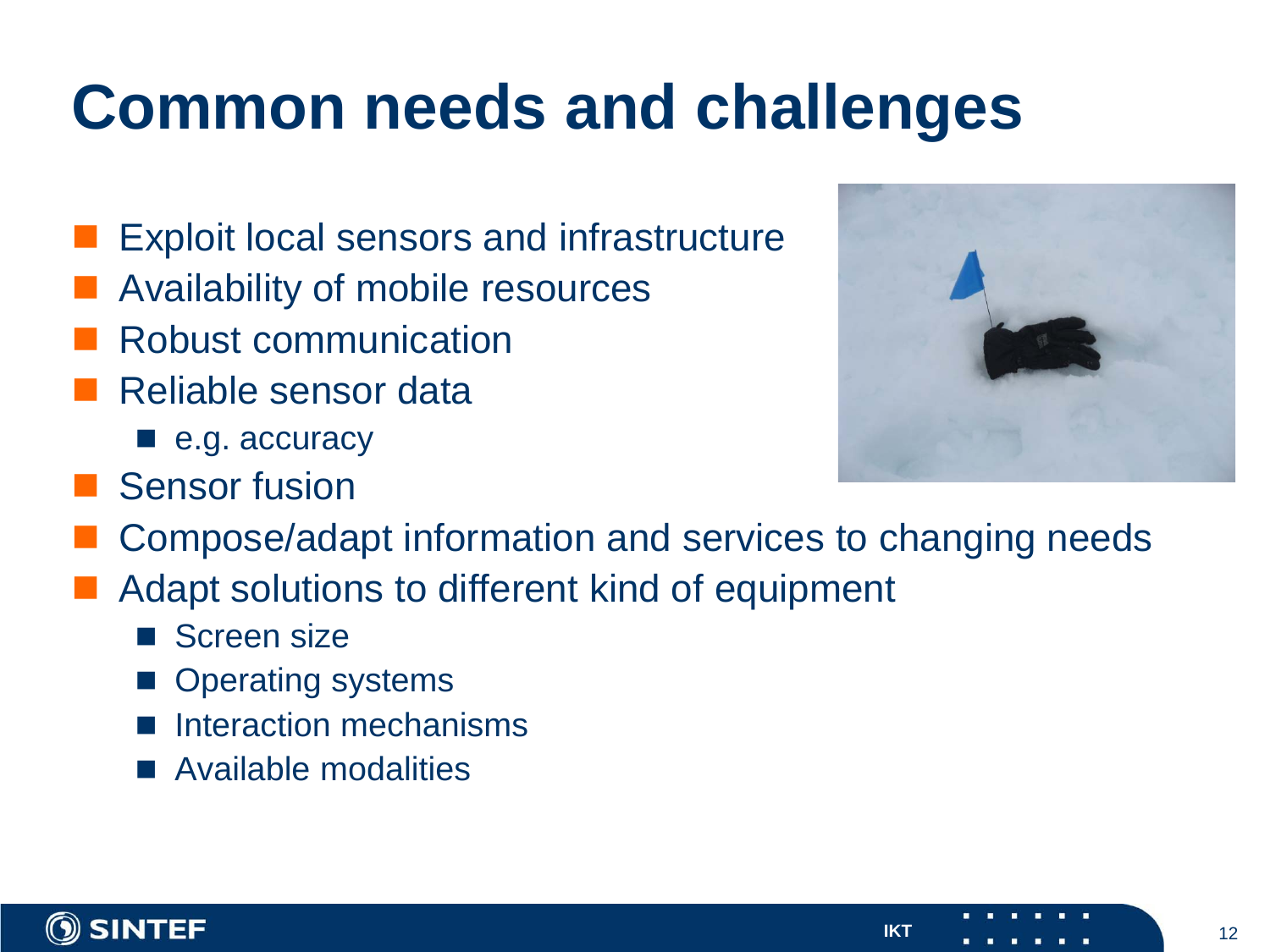# **Opportunities**

 Possible approaches for ICT support connected to mobile personnel in avalanche operations

- Use GPS tracking to make map of operational area automatically
- Use GPS to obtain accurate position of findings in the avalanche
- Use RFID or bar code scanner to registrer
	- Available personnel
	- Where different persons are located
		- **Inside or outside the operational area**
- Use GPS tracking to make map of how well the different parts of the avalanche has been examined
	- **No Visualize using different shades**



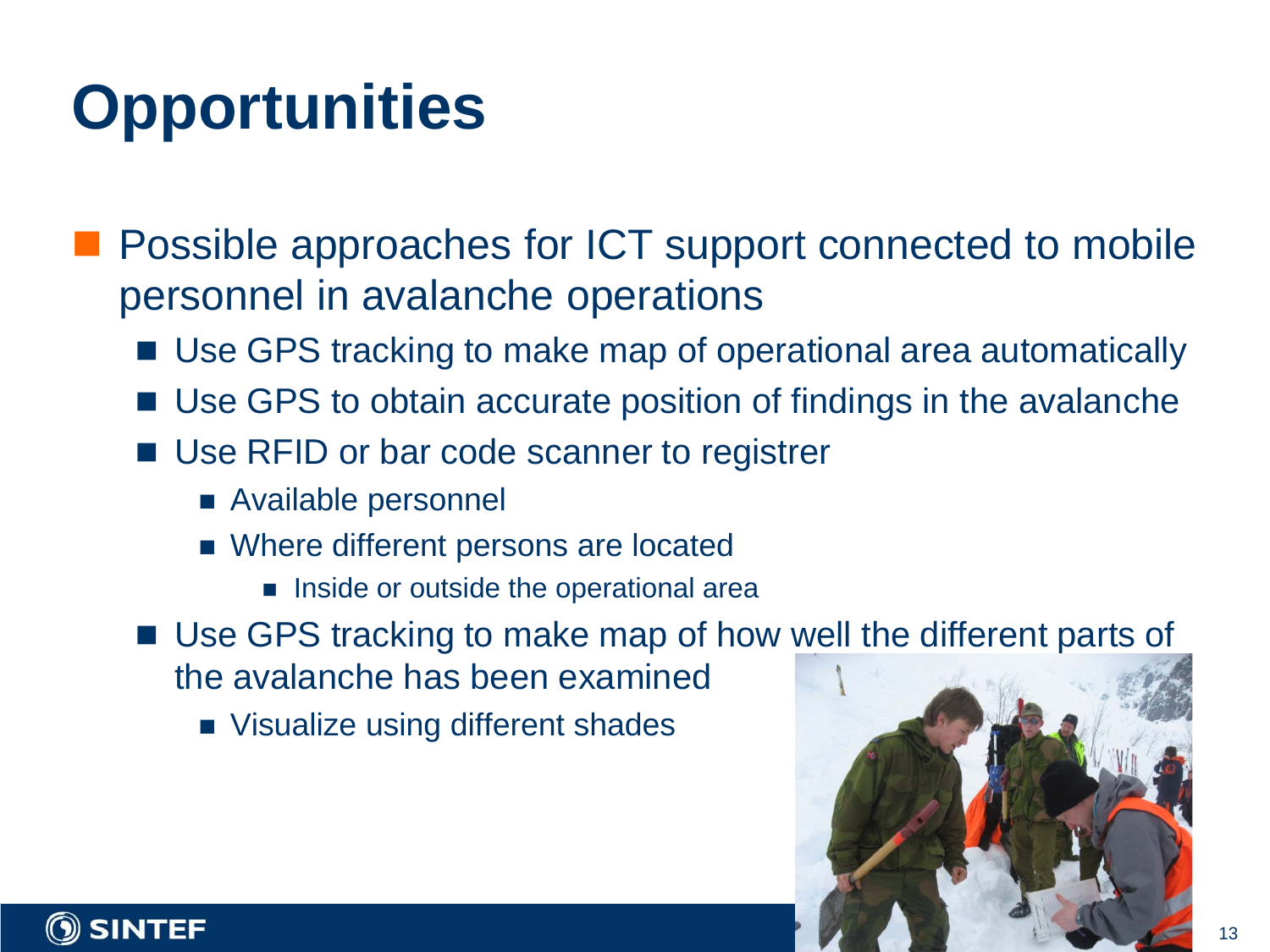# **Opportunities**

 Possible approaches for ICT support connected to mobile personnel in avalanche operations

- Use movement sensor & GPS to registrer every point examined using the searching poles
- Use local D-GPS to increase accuracy of GPS tracking
- Use ad hoc WLAN to ensure reliable wireless communication
- Use ad hoc base station to ensure reliable wireless communication
- Use GPS to communicate location of tasks more efficiently and effective
- Use speach/sound based UI for mobile personnel
	- **Location of tasks**
	- $\blacksquare$  Report activities
	- Automatic transfer to local CP